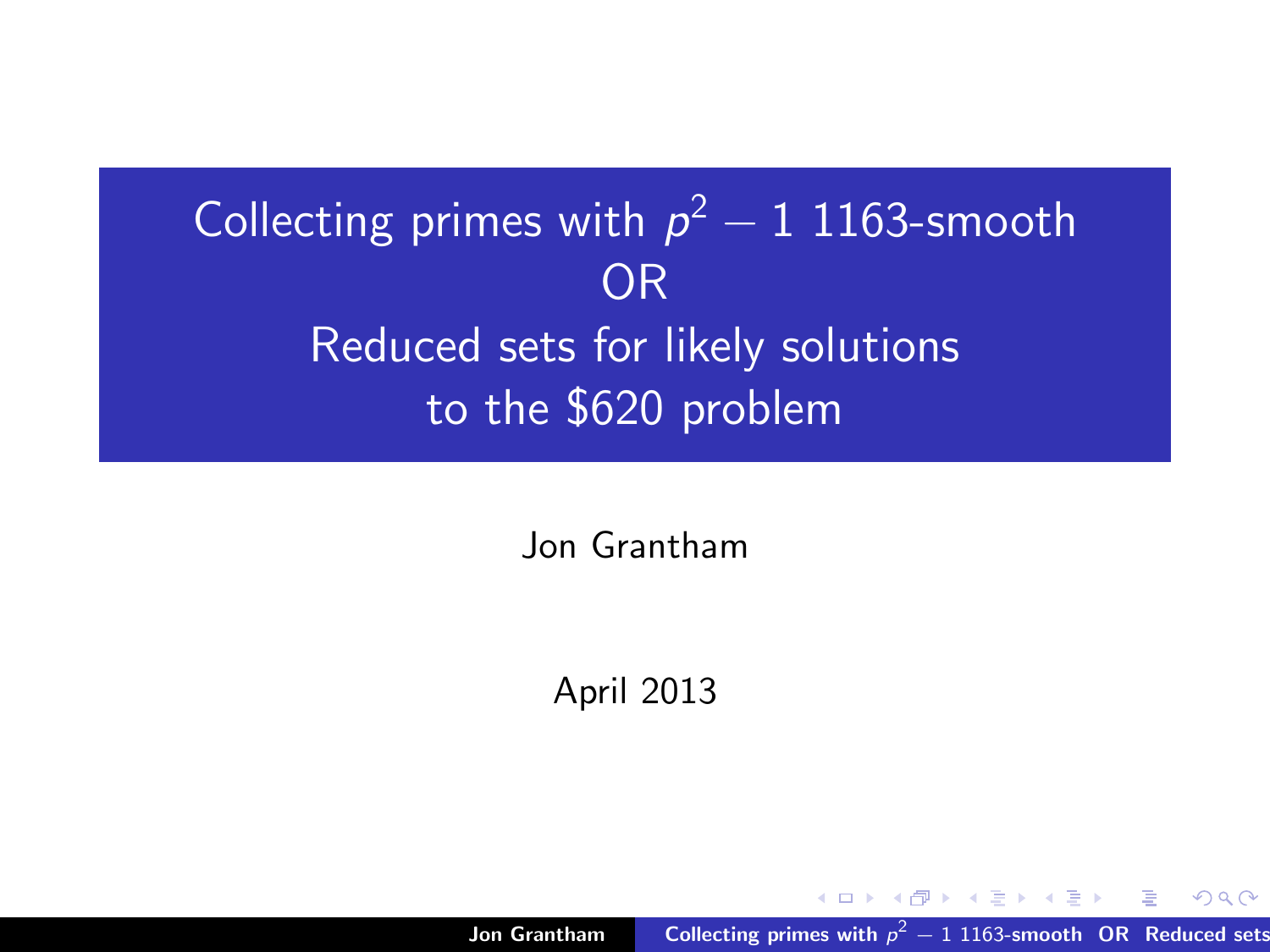► At SERMON 2005, I gave a talk entitled "Collecting primes with  $\rho^2-1$  827-smooth or Reduced sets for likely solutions to the \$620 problem."

メタト メミト メミト

 $2Q$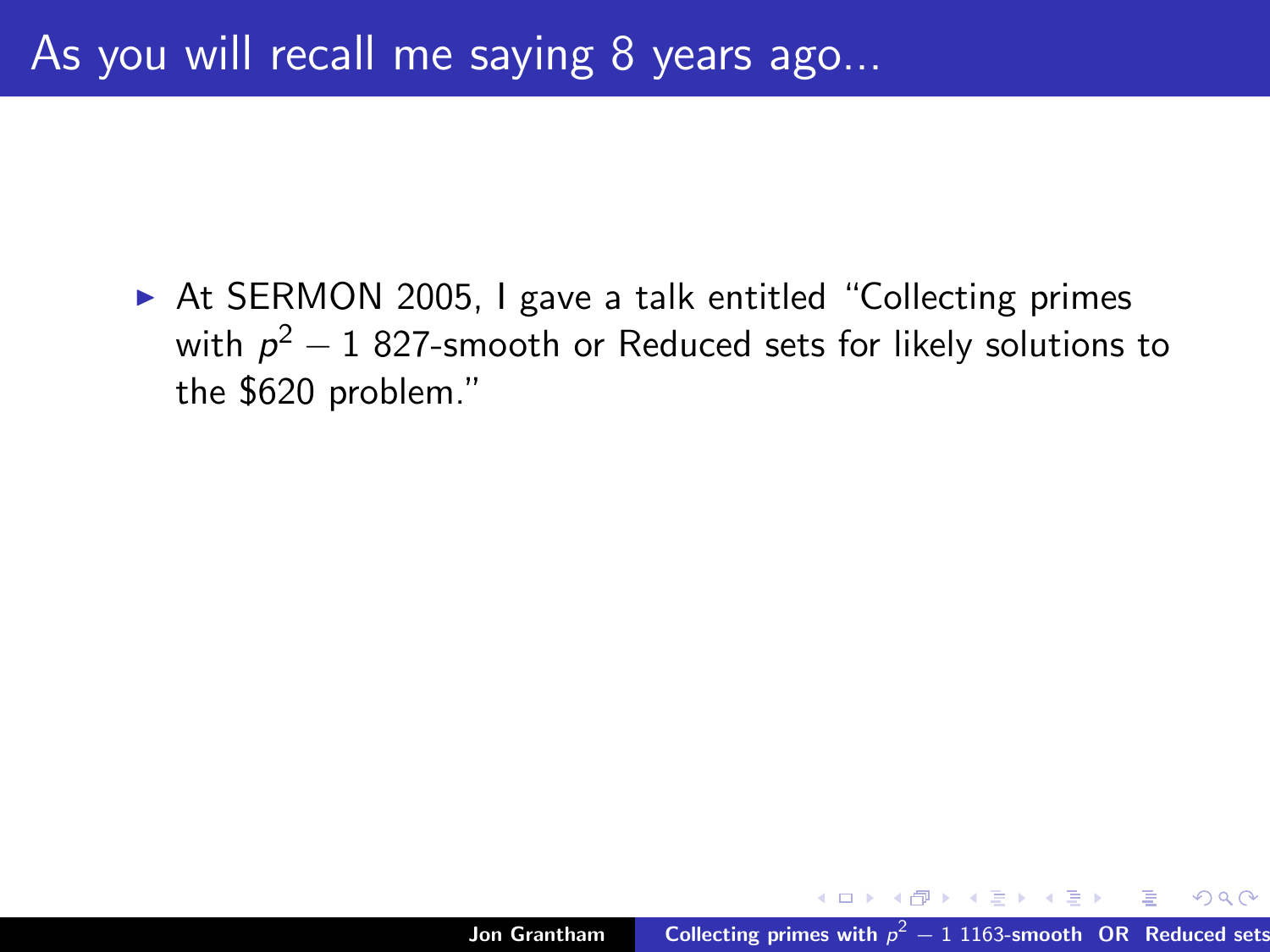- ► At SERMON 2005, I gave a talk entitled "Collecting primes with  $\rho^2-1$  827-smooth or Reduced sets for likely solutions to the \$620 problem."
- ▶ http://www.pseudoprime.com/sermon05.pdf, if you want to read that talk instead of listening to this one.

 $A \oplus A$  and  $A \oplus A$ 

 $\Omega$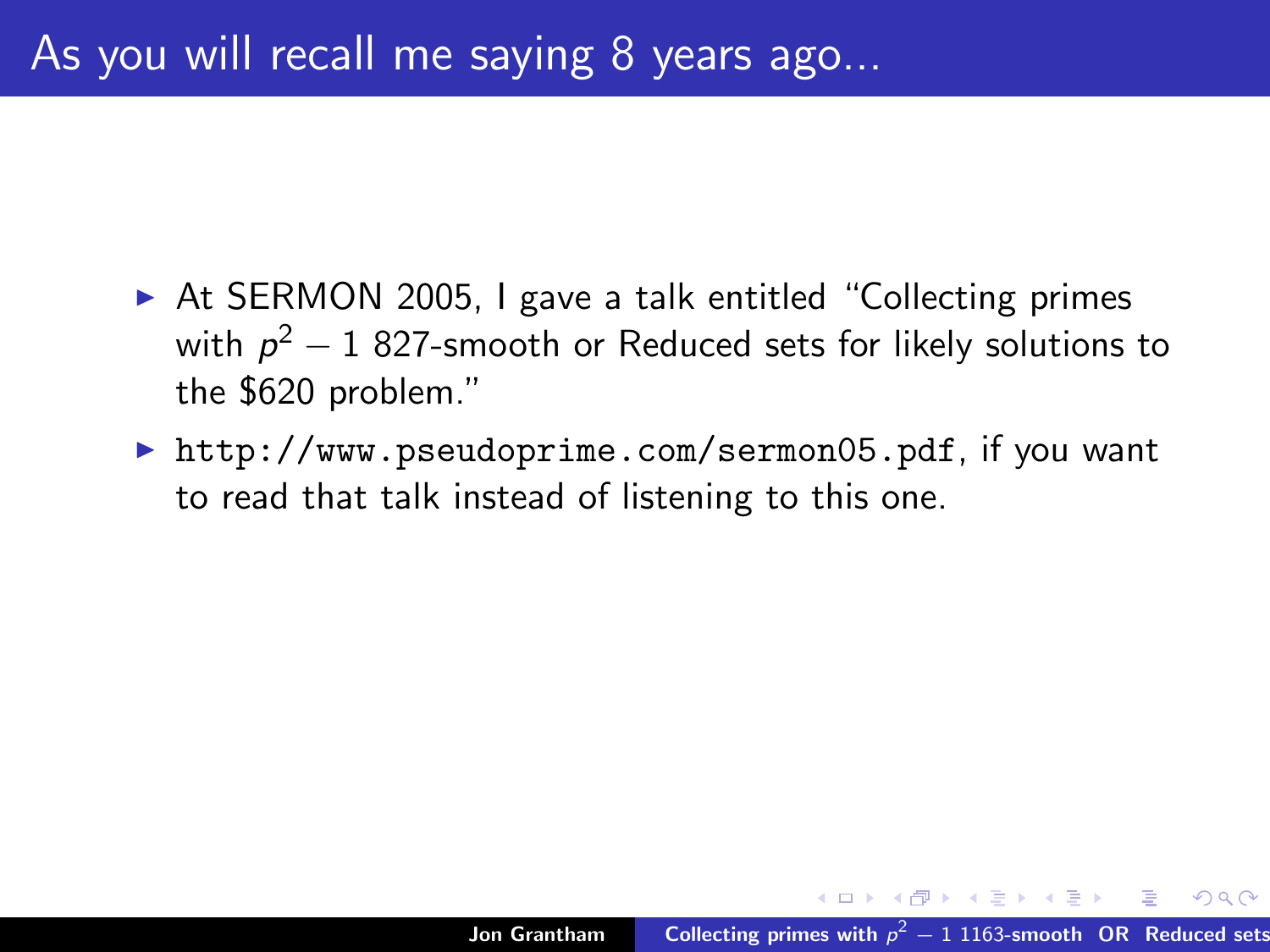- ► At SERMON 2005, I gave a talk entitled "Collecting primes with  $\rho^2-1$  827-smooth or Reduced sets for likely solutions to the \$620 problem."
- ▶ http://www.pseudoprime.com/sermon05.pdf, if you want to read that talk instead of listening to this one.
- $\triangleright$  Keen observers will note this talk has the same title, but with 1163 instead of 827.
- $\triangleright$  The first part of this talk will be a summary of that talk.

 $\overline{A}$   $\overline{B}$   $\rightarrow$   $\overline{A}$   $\overline{B}$   $\rightarrow$   $\overline{A}$   $\overline{B}$   $\rightarrow$ 

 $\Omega$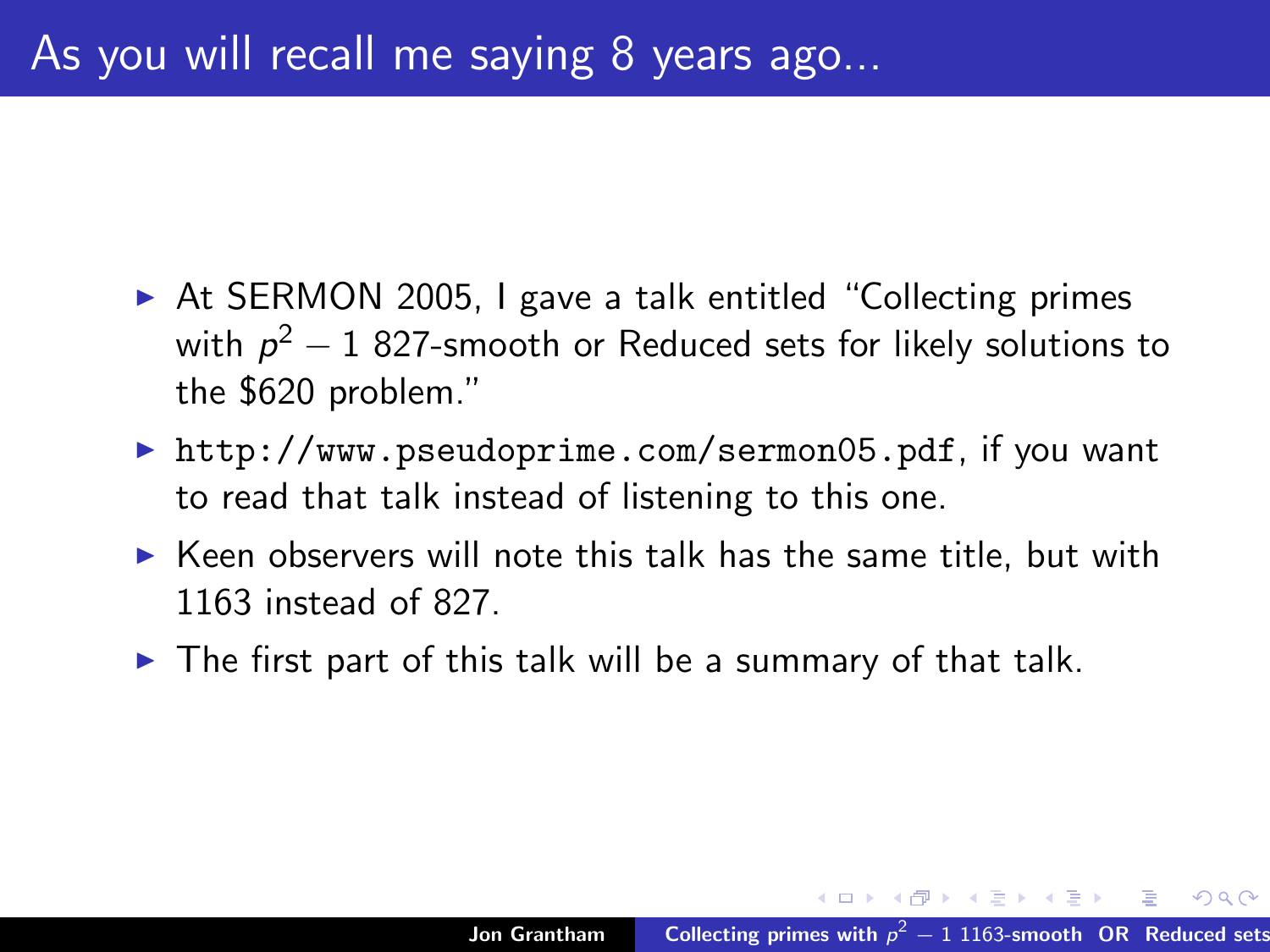#### Pseudoprimes

- $\triangleright$  For all odd primes p, Fermat's Little Theorem tells us that  $2^{p-1} \equiv 1 \pmod{p}$ .
- $\triangleright$  An odd composite with this property is called a **Fermat** pseudoprime.

K ロ ▶ K @ ▶ K 경 ▶ K 경 ▶ X 경

 $OQQ$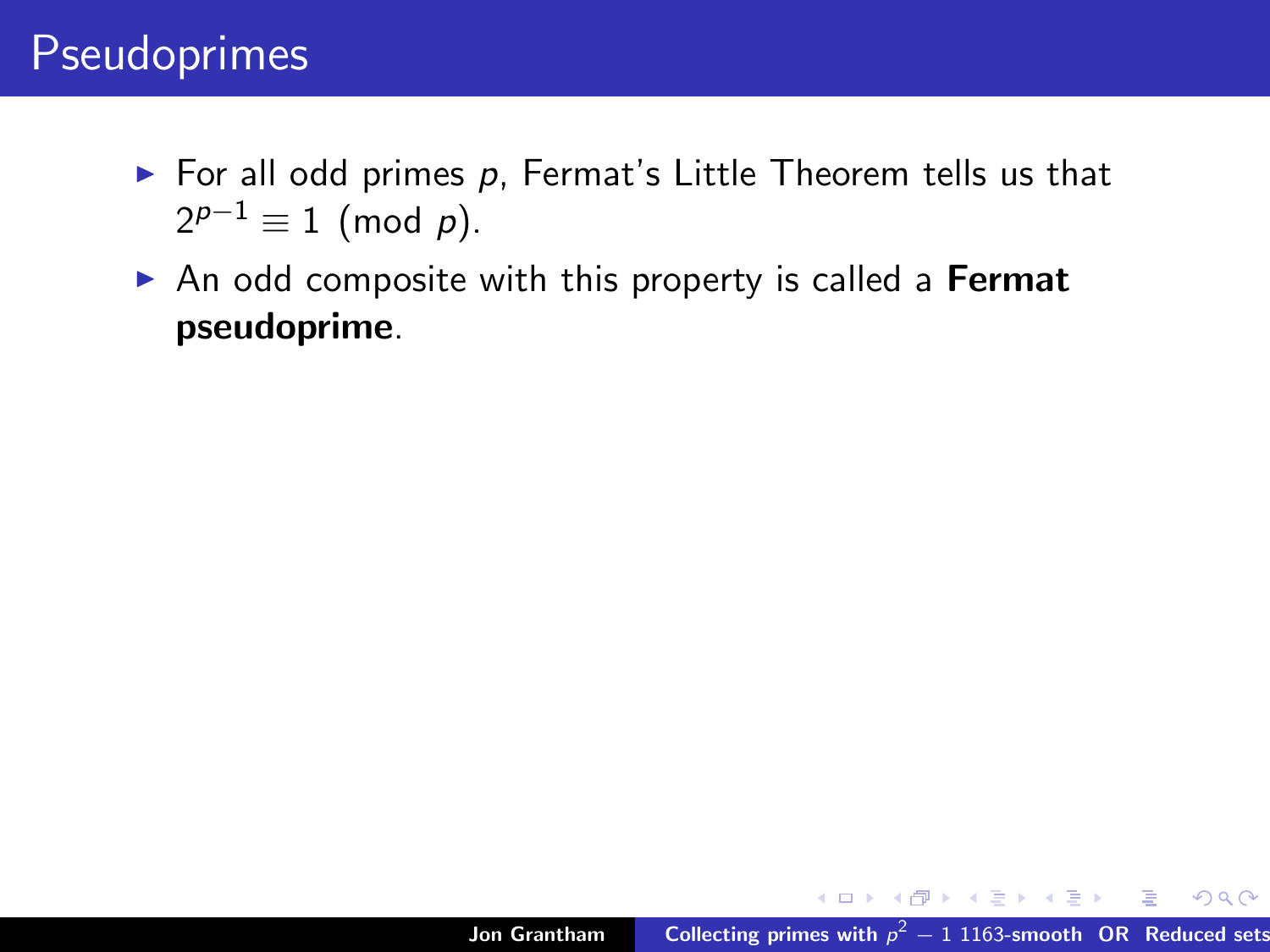#### **Pseudoprimes**

- $\triangleright$  For all odd primes p, Fermat's Little Theorem tells us that  $2^{p-1} \equiv 1 \pmod{p}$ .
- An odd composite with this property is called a Fermat pseudoprime.
- ► For all primes  $p \neq 5$ , p divides  $F_{p-1}$  if  $p \equiv \pm 1 \pmod{5}$ , otherwise  $p|F_{p+1}$ .
- $\blacktriangleright$  ( $F_k$  is the kth Fibonacci number.)
- $\triangleright$  A composite satisfying this property is a **Fibonacci** pseudoprime.

K ロ > K 個 > K 差 > K 差 > → 差 → の Q Q →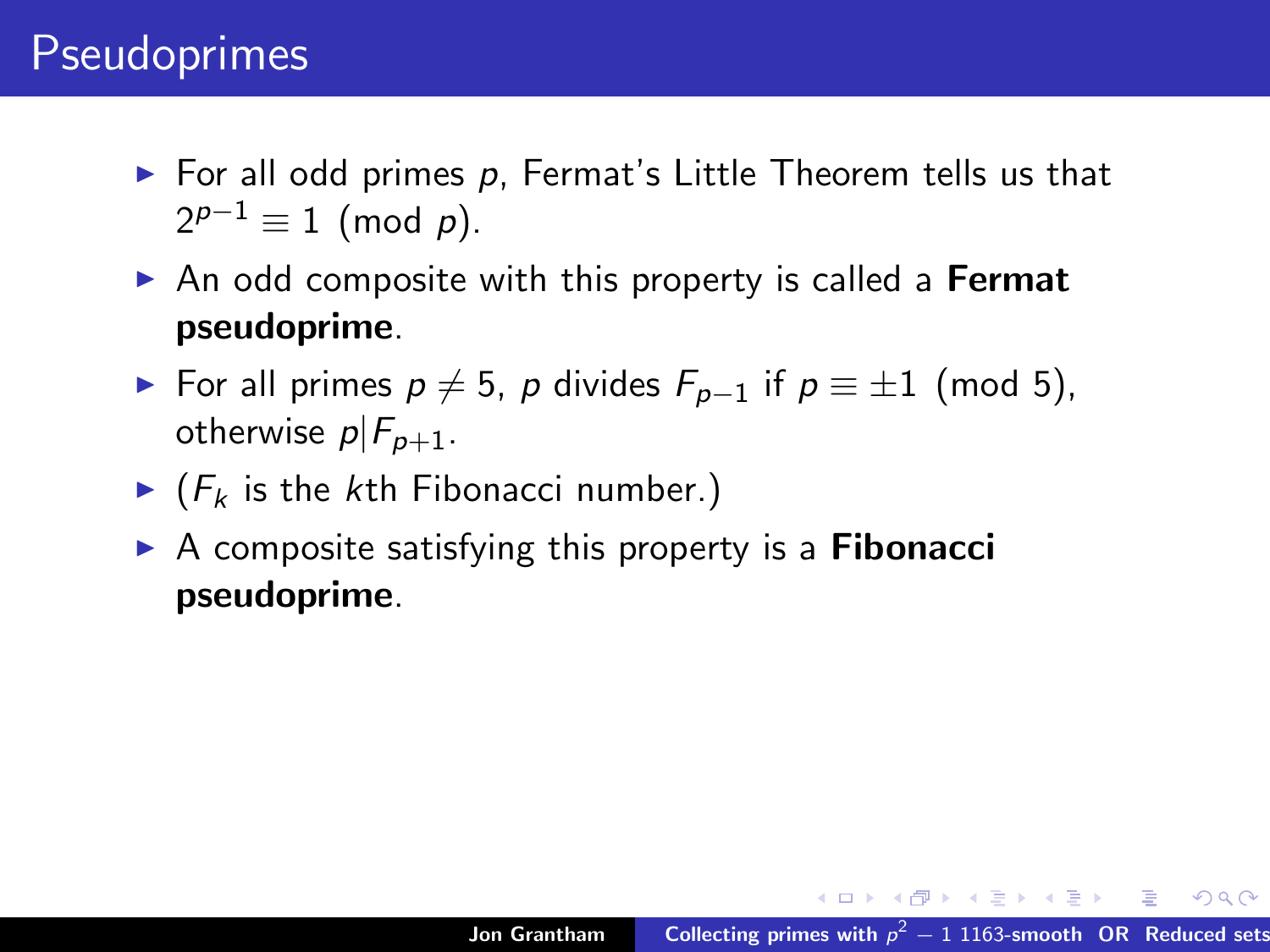#### **Pseudoprimes**

- $\triangleright$  For all odd primes p, Fermat's Little Theorem tells us that  $2^{p-1} \equiv 1 \pmod{p}$ .
- $\triangleright$  An odd composite with this property is called a Fermat pseudoprime.
- ► For all primes  $p \neq 5$ , p divides  $F_{p-1}$  if  $p \equiv \pm 1 \pmod{5}$ , otherwise  $p|F_{n+1}$ .
- $\blacktriangleright$  ( $F_k$  is the kth Fibonacci number.)
- $\triangleright$  A composite satisfying this property is a **Fibonacci** pseudoprime.
- $\blacktriangleright$  In a 1980 paper, Pomerance, Selfridge and Wagstaff asked whether there was a number  $n \equiv 2, 3 \pmod{5}$  that was both types of pseudoprimes.
- $\triangleright$  They later offered \$620 for such a number, or a proof that none exists.

イロメ イ母メ イヨメ イヨメーヨー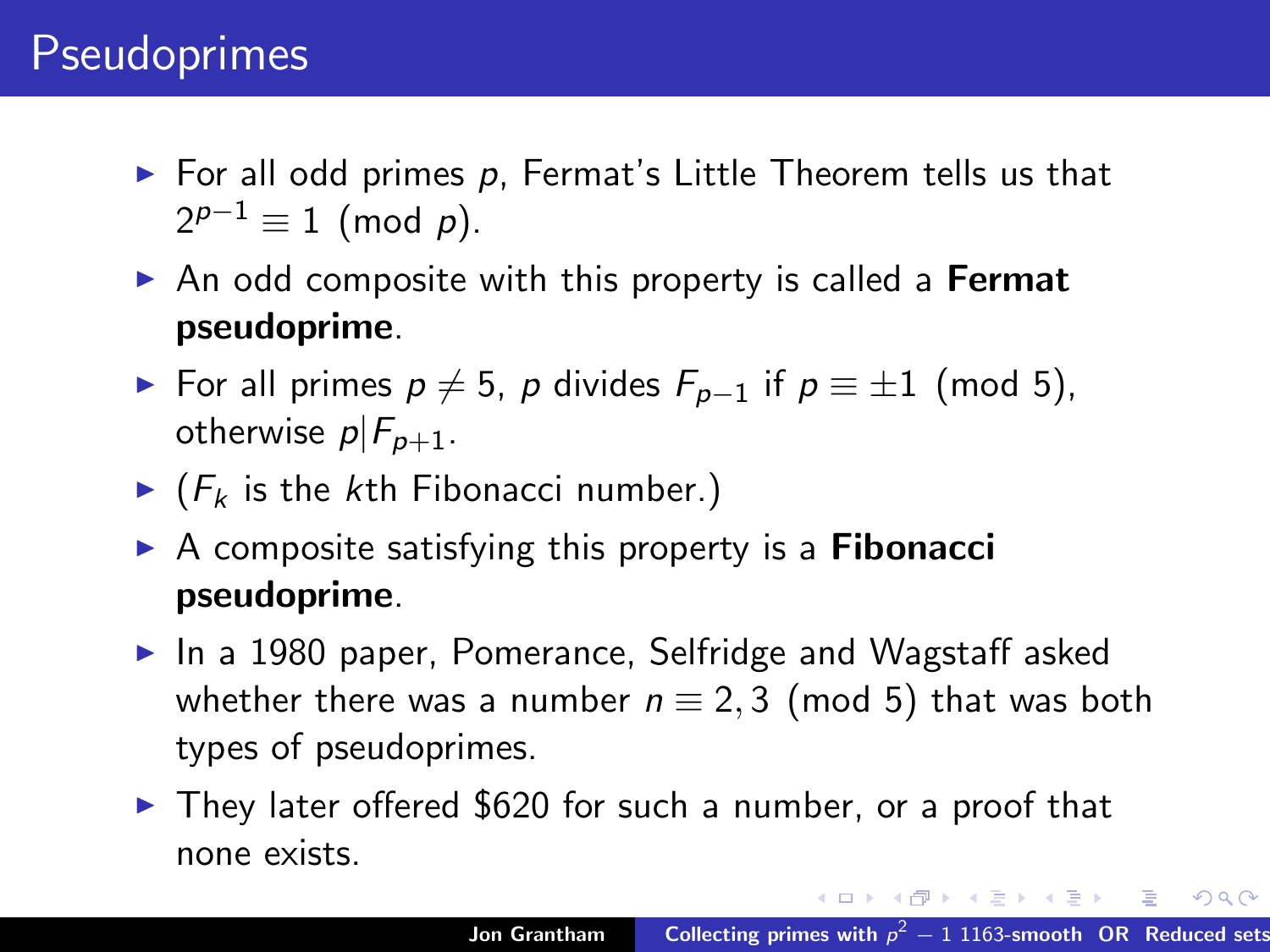In 1984, Pomerance gave a heuristic as to why infinitely many such numbers should exist.

K ロ ▶ K 個 ▶ K 君 ▶ K 君 ▶ …

重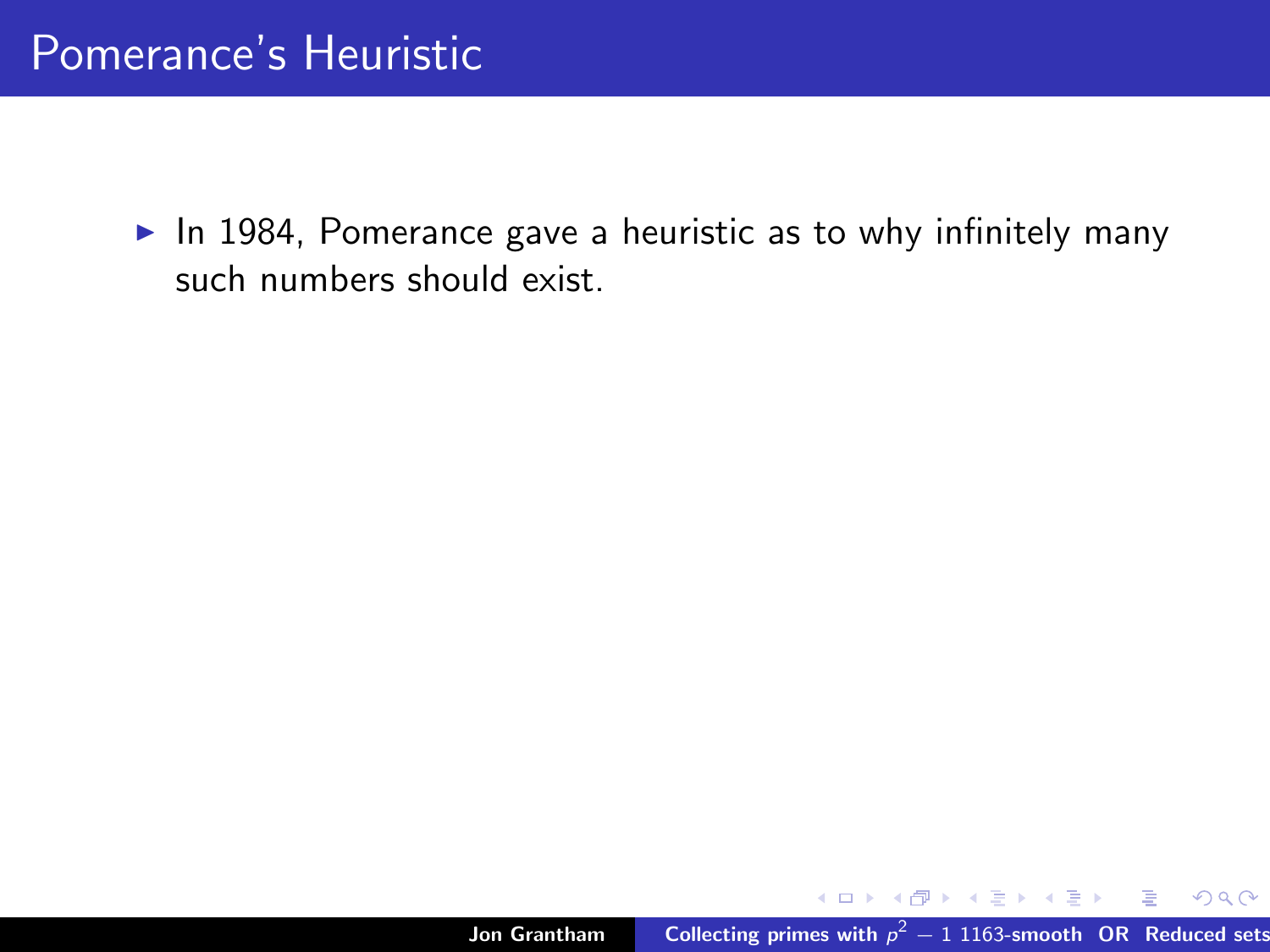- $\triangleright$  In 1984, Pomerance gave a heuristic as to why infinitely many such numbers should exist.
- Inttp://www.pseudoprime.com/dopo.pdf, if you want to read it instead of listening to me.

メタトメ ミトメ ミト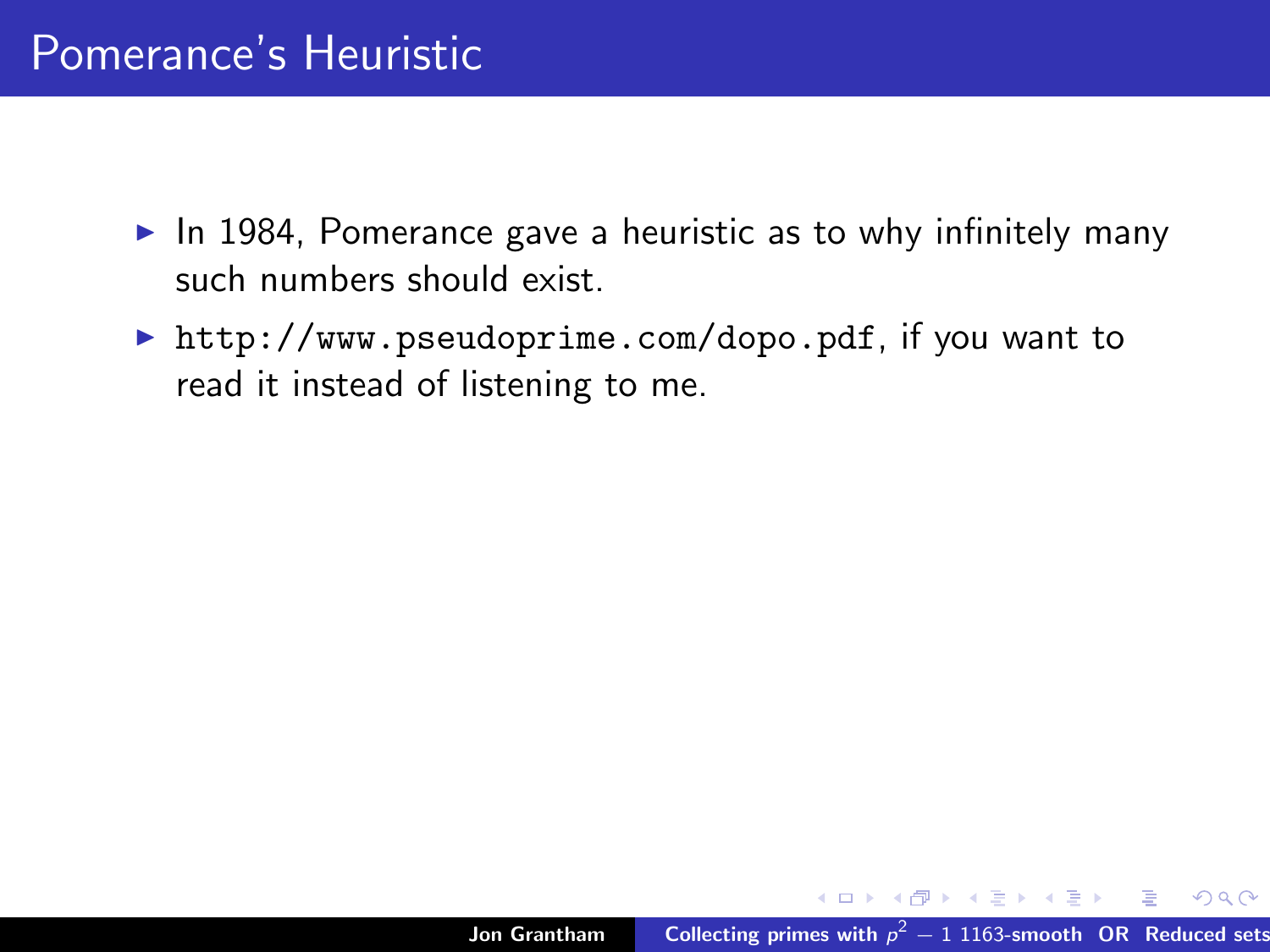- $\triangleright$  In 1984, Pomerance gave a heuristic as to why infinitely many such numbers should exist.
- Intermity http://www.pseudoprime.com/dopo.pdf, if you want to read it instead of listening to me.
- $\blacktriangleright$  It's a modification of the Erdös heuristic on Carmichael numbers.
- In Let  $Q_1$  be the set of primes 1 (mod 4) (except 5) up to a bound  $B$ . Similarly,  $Q_3$ .
- ► Look for primes  $p \equiv 3,27 \pmod{40}$  with  $p-1 \ 2Q_1$ -smooth and  $p + 1$  4 $Q_3$ -smooth.
- $\blacktriangleright$  Let P be a set of those primes.

イロン イ団ン イミン イミン 一番

 $2Q$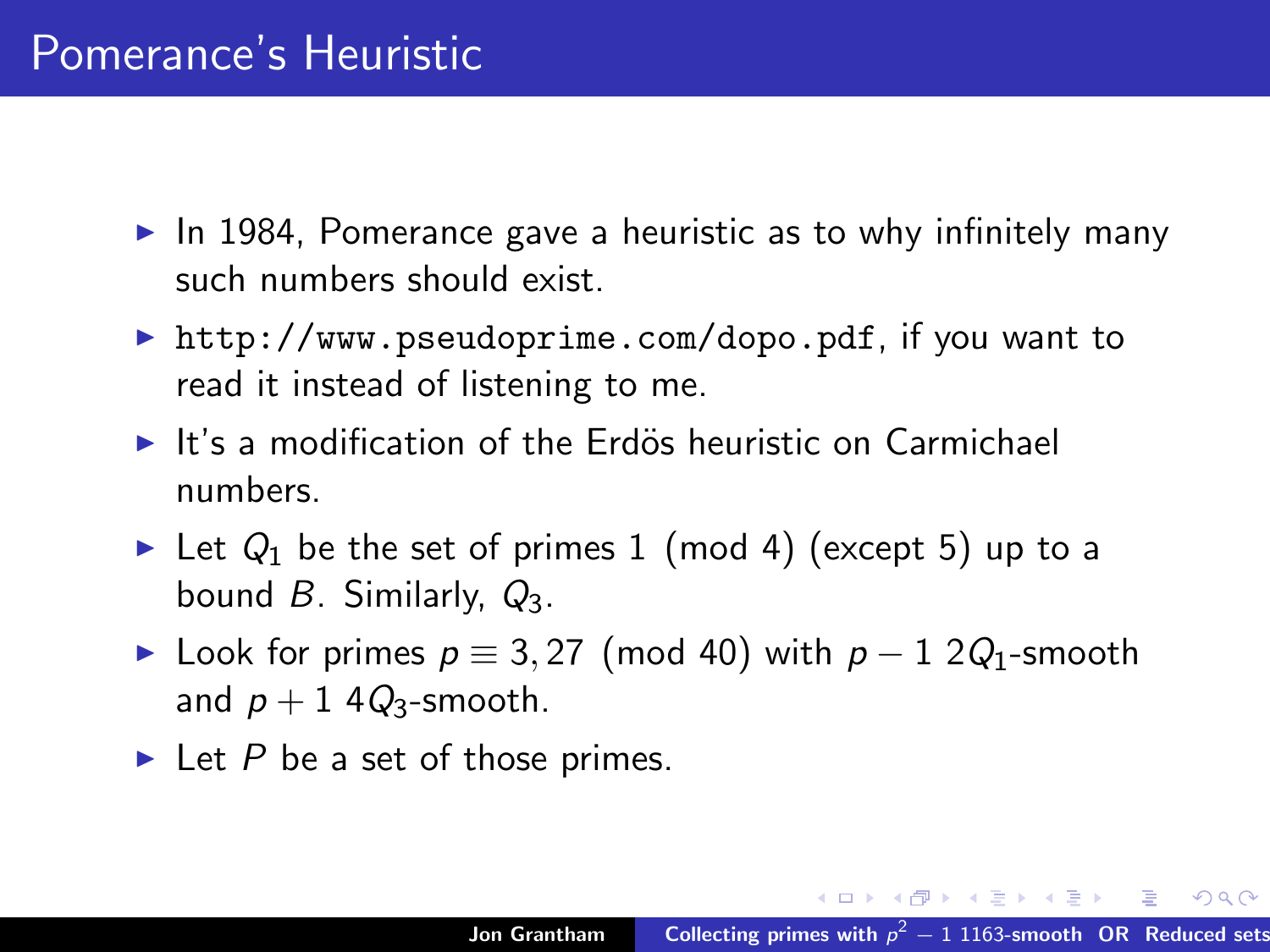- $\blacktriangleright$  Let  $M_1 = \prod_{q \in Q_1} q$ , and  $M_3 = \prod_{q \in Q_3} q$ .
- ► Let  $P'$  be a subset of  $P$ , and let  $n = \prod_{p \in P'} p$ . Assume that  $n$ has an odd number of prime factors, and further that  $n \equiv 1$  mod  $M_1$  and  $n \equiv -1$  mod 4 $M_3$ . Then  $n \equiv 2$  or 3 mod 5, n is a (strong) Fermat pseudoprime to the base 2 and  $m$  is a Fibonacci pseudoprime. (In fact,  $n$  is also a Carmichael number.)
- ► Why is *n* a Fermat pseudoprime? For each  $p|n \in P$ , so we have  $p - 1/2M_1$ . Further,  $2M_1|n - 1$ , by the assumptions on *n*. Therefore,  $p-1|n-1$ . Therefore  $2^{n-1}\equiv 2^{(p-1)\frac{n-1}{p-1}}\equiv 1$ .
- $\triangleright$  n is a Fibonacci pseudoprime by a similar argument.

 $OQ$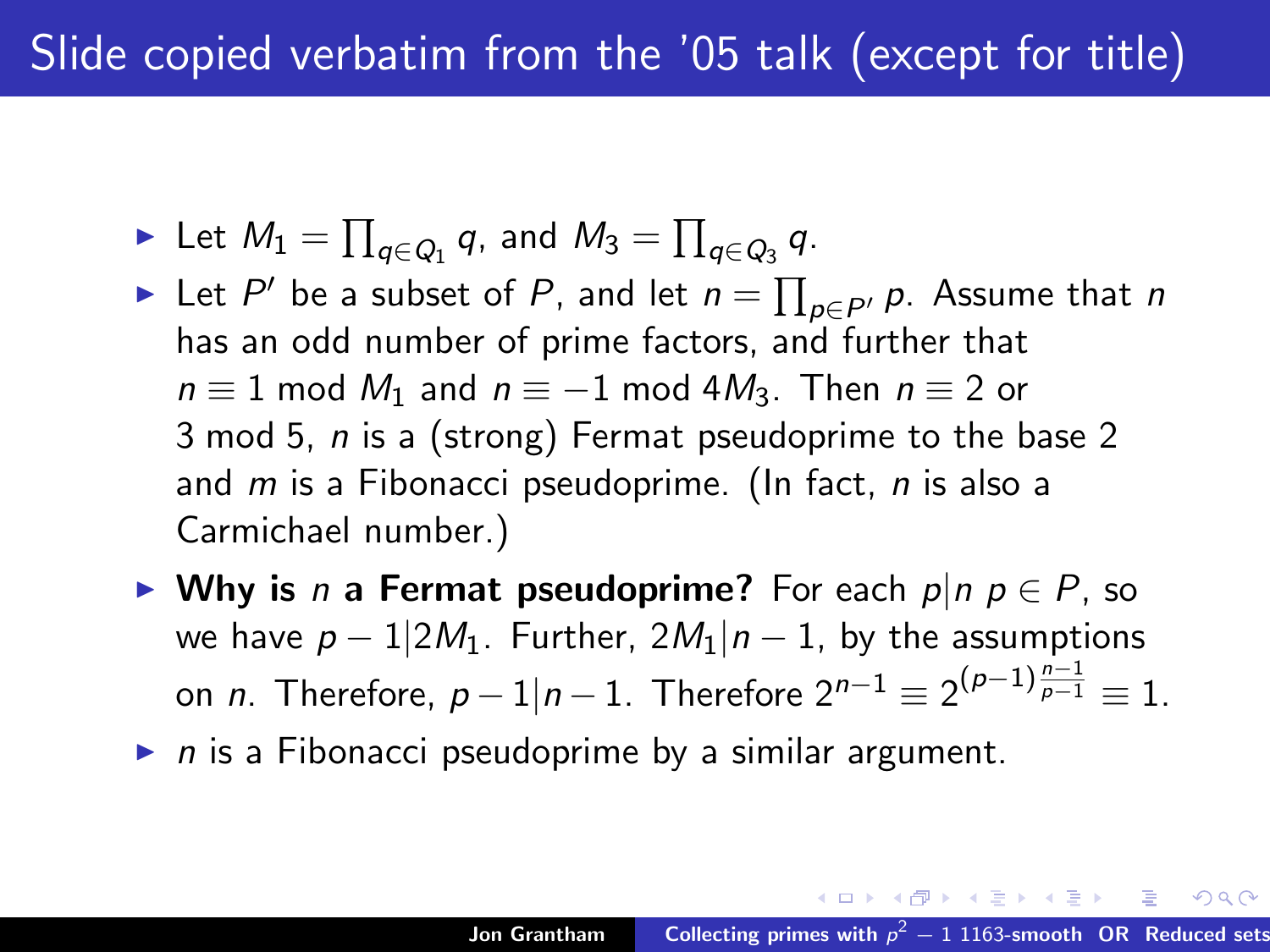- If  $2^{|P|} > \varphi(4M_1M_3)$ , heuristics say likely solution.
- ▶ In mid-1990s at SERMON, Alford and I and presented a set  $|P| = 2030, \ \varphi(4M_1M_3) \approx 2^{1812}.$
- $\triangleright$  So a "likely set" of size 1812.
- $\triangleright$  Best known algorithm for finding a solution square-root, so 2<sup>906</sup> work.

KID KARA KE KIER I E YOKO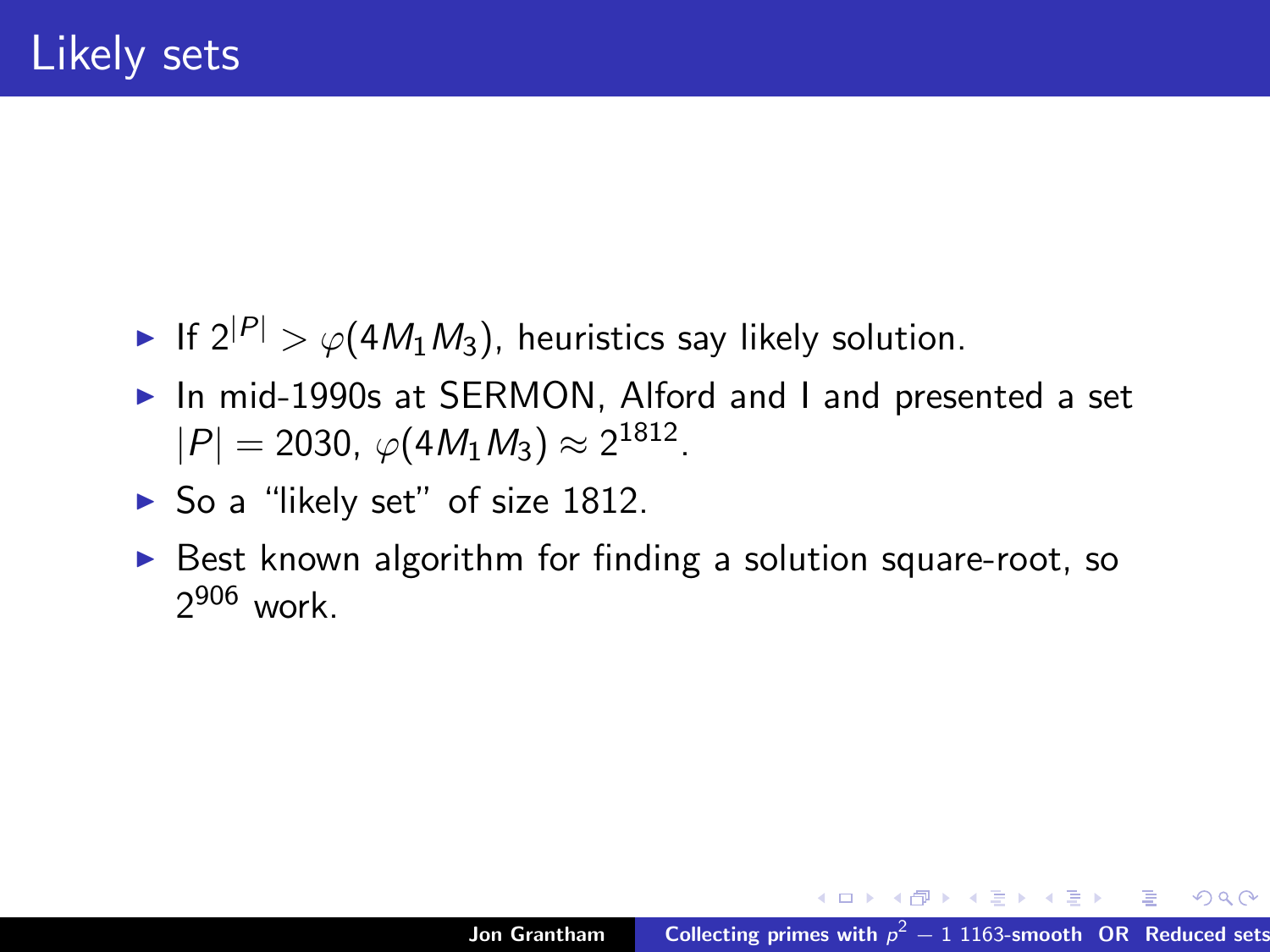- In a 2003 paper, Chen/Greene find a likely set of size 1241.
- $\blacktriangleright$  Key ingredients:
	- ► Require  $\text{ord}_2(p)|2M_1$ , rather than  $p-1|2M_1$ .
	- $\blacktriangleright$  Similarly with "Fibonacci order".
	- Allow prime powers in  $Q_1$  and  $Q_3$ .
	- $\triangleright$  Drop congruence restrictions (lose strong pseudoprime).
	- Garefully assign small primes to  $Q_1$  and  $Q_3$  for "balance".

イロメ イ部メ イヨメ イヨメー

 $2Q$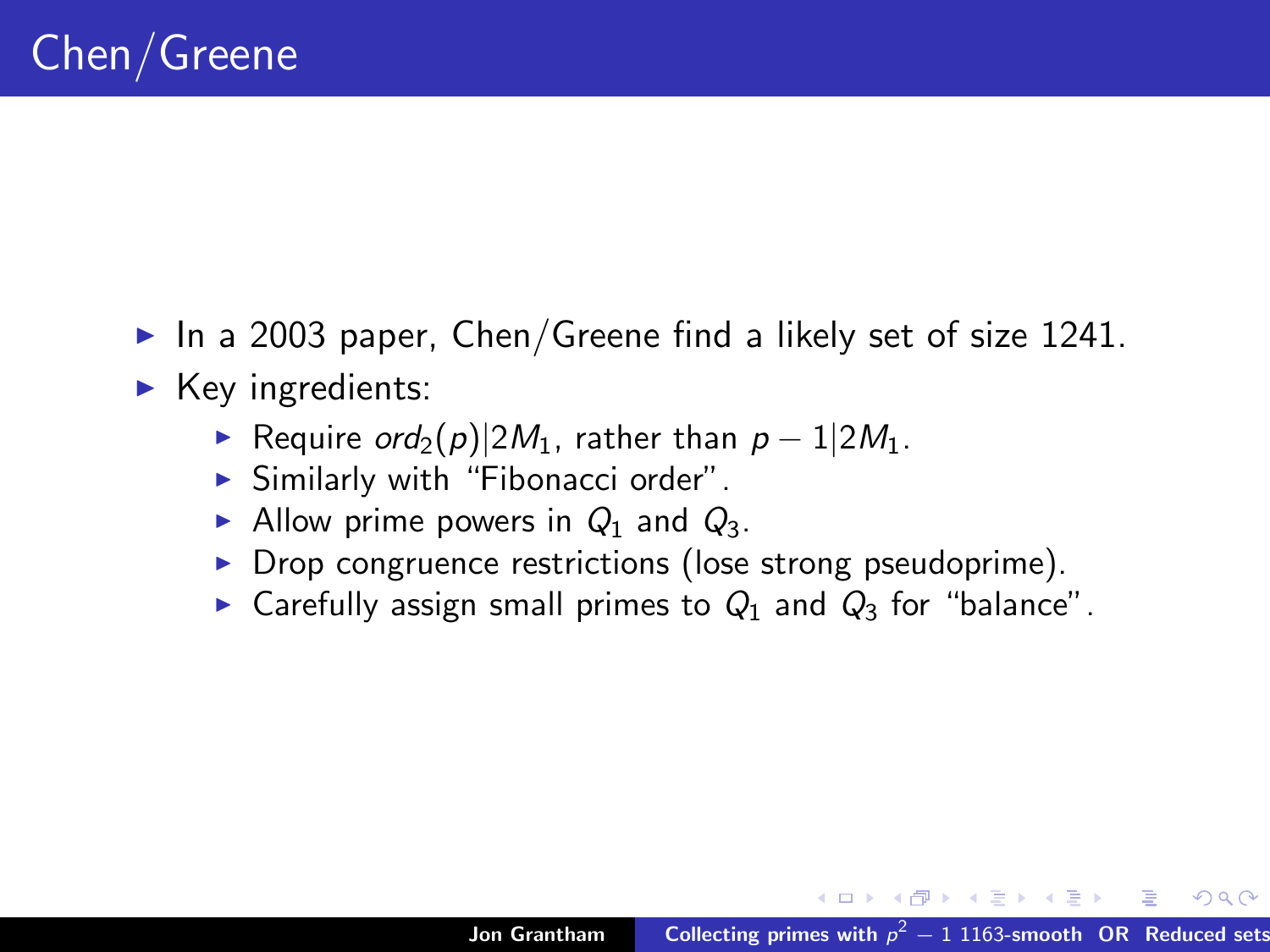- **►** Generate primes p with  $p 1$  and  $p + 1$  827-smooth.
- Assign primes randomly to  $Q_1$  and  $Q_3$ .
- Repeat, choose  $Q_1$  and  $Q_3$  with largest number of primes.
- $\triangleright$  Try small alterations to  $Q_1$  and  $Q_3$  to see if they help.
- Generate "likely set" of size  $1182$ .

メタトメ ミトメ ミト

 $2Q$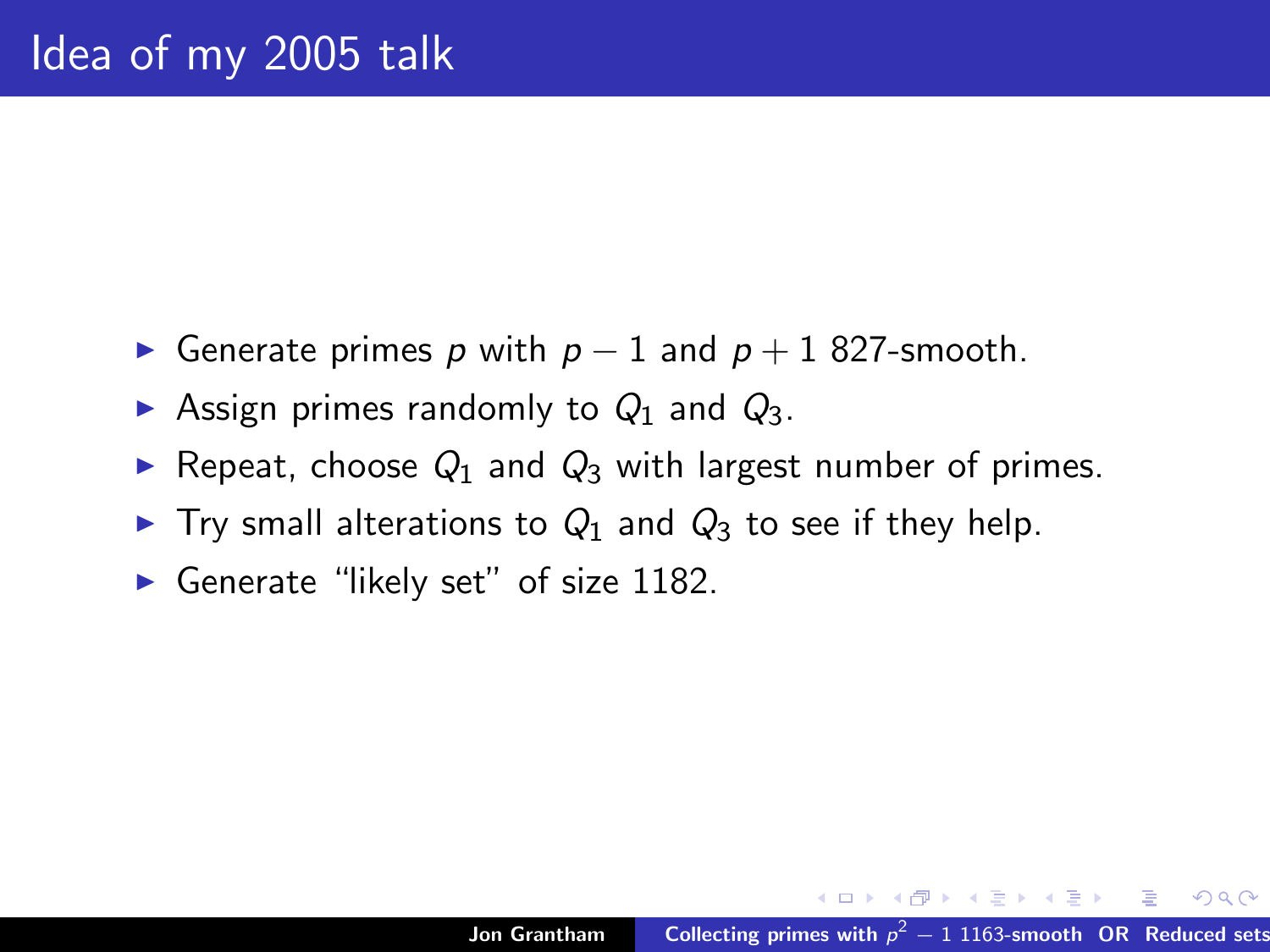- In Study effect of  $\text{ord}_2(p)$  and Fibonacci order.
- $\triangleright$  (Chen/Greene estimates seem to imply 1510-1570 without that.)
- $\triangleright$  Answer question posed in 2005 talk about Perrin Q-pseudoprimes.
	- $\triangleright$  Perrin's sequence has discriminant  $-23$  (c.f. 5 for Fibonnaci.)
	- $\triangleright$  Q-pseudoprimes generated by virtually identical heuristic.
	- ► How much does it hurt banning 5 from dividing  $p^2-1$ ?
- $\triangleright$  Write better code, hope that helps.

イロト イ押 トイモト イモト

 $\Omega$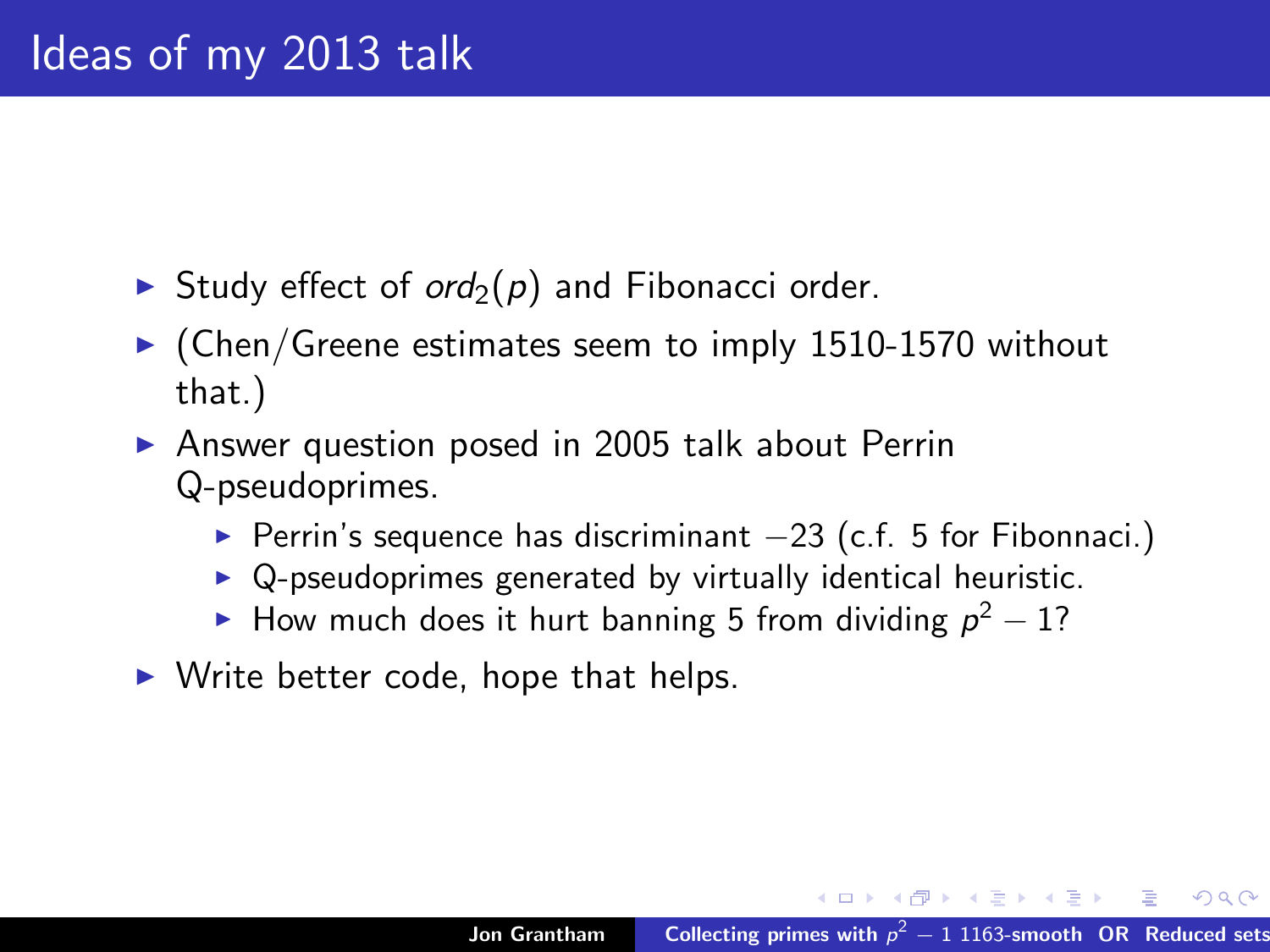- ► Find all primes p with  $p^2-1$  1163-smooth with at most 7 primes dividing  $p - 1$  (some arbitrary limit on prime powers).
- $\triangleright$  Needed to increase from 827 partially to get solution without  $\alpha$ d<sub>2</sub>(p) or Fibonacci order.
- $\triangleright$  (See, that's why the title of the talk changed.)

K ロ ▶ K @ ▶ K 할 > K 할 > 1 할 > 1 ⊙ Q Q ©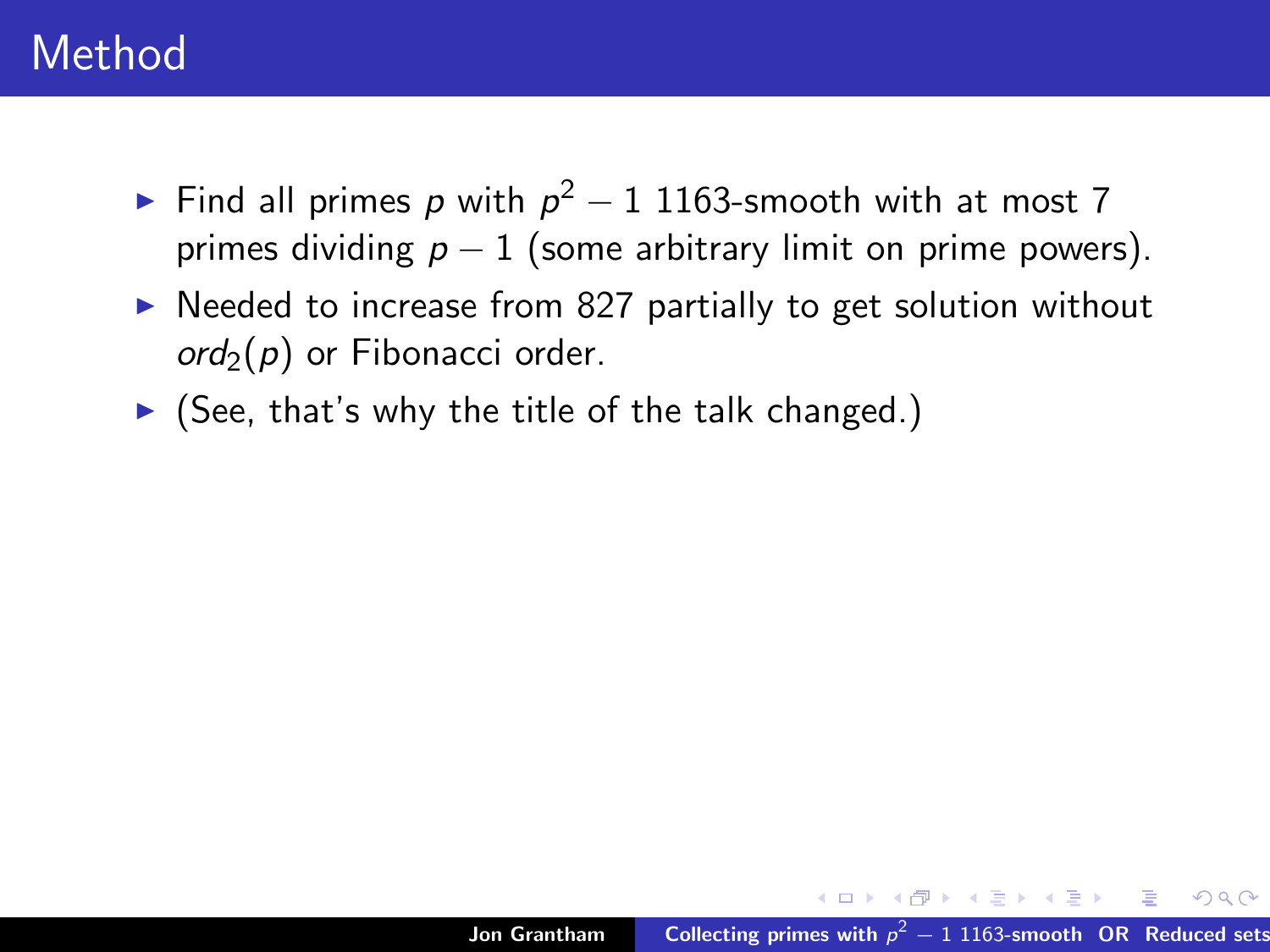- ► Find all primes p with  $p^2-1$  1163-smooth with at most 7 primes dividing  $p - 1$  (some arbitrary limit on prime powers).
- $\triangleright$  Needed to increase from 827 partially to get solution without  $\alpha$ d<sub>2</sub>(p) or Fibonacci order.
- $\triangleright$  (See, that's why the title of the talk changed.)
- ► Look at many random selections of  $Q_1$  and  $Q_3$ .
- $\triangleright$  Try alterations of up to 2 primes at a time to see if it improves.

KID KARA KE KIER I E YOKO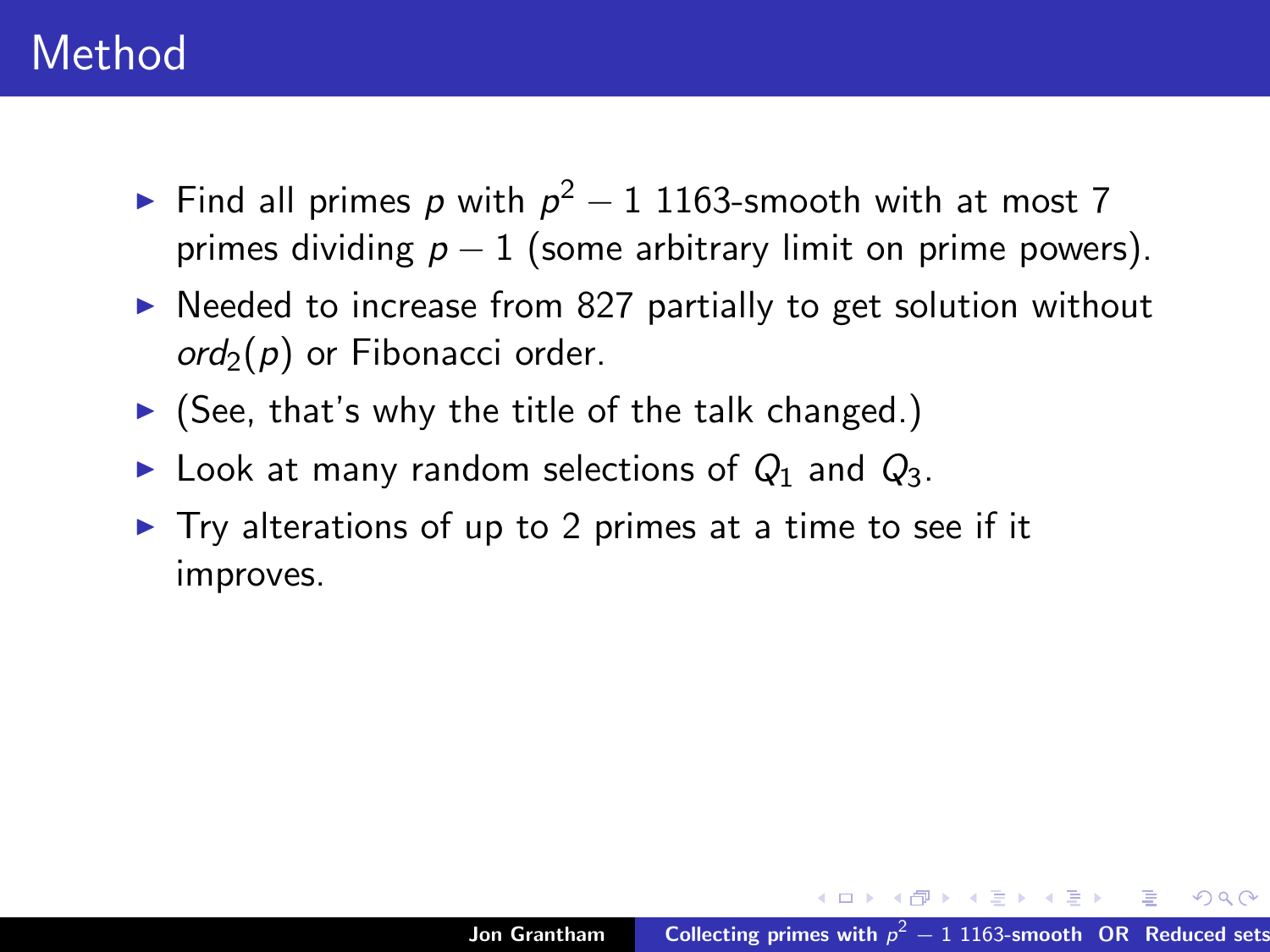- ► Find all primes p with  $p^2-1$  1163-smooth with at most 7 primes dividing  $p - 1$  (some arbitrary limit on prime powers).
- $\triangleright$  Needed to increase from 827 partially to get solution without  $\alpha$ d<sub>2</sub>(p) or Fibonacci order.
- $\triangleright$  (See, that's why the title of the talk changed.)
- ► Look at many random selections of  $Q_1$  and  $Q_3$ .
- $\triangleright$  Try alterations of up to 2 primes at a time to see if it improves.
- It always does, at first.
- $\triangleright$  Use hill-climbing to get local maximum.

KID KARA KE KIER I E YOKO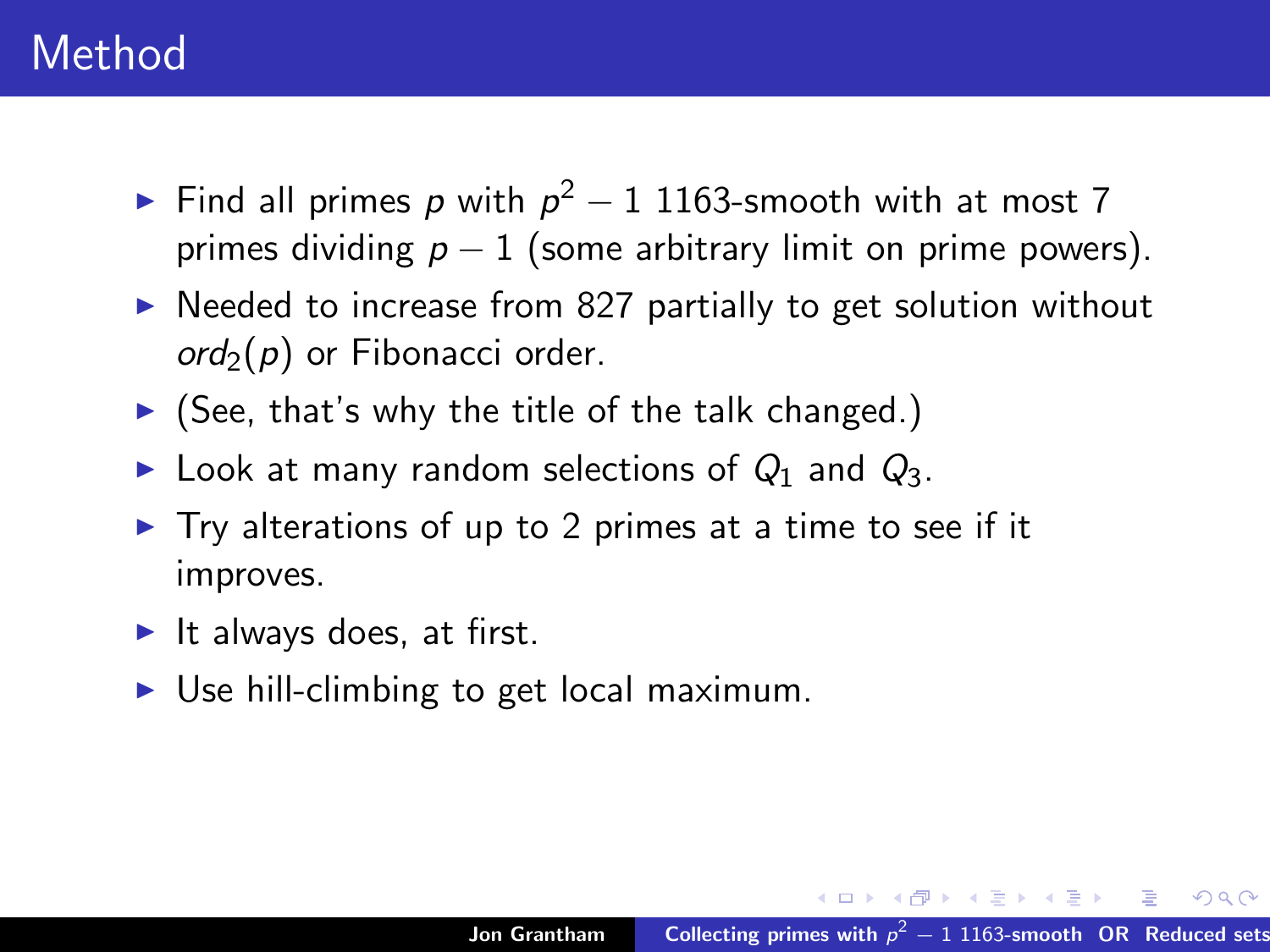- ► Find all primes p with  $p^2-1$  1163-smooth with at most 7 primes dividing  $p - 1$  (some arbitrary limit on prime powers).
- $\triangleright$  Needed to increase from 827 partially to get solution without  $\alpha$ d<sub>2</sub>(p) or Fibonacci order.
- $\triangleright$  (See, that's why the title of the talk changed.)
- ► Look at many random selections of  $Q_1$  and  $Q_3$ .
- $\triangleright$  Try alterations of up to 2 primes at a time to see if it improves.
- It always does, at first.
- $\triangleright$  Use hill-climbing to get local maximum.
- $\blacktriangleright$  Throw away least-used prime (not always 1163!)
- $\triangleright$  Repeat as long as you keep likely set.

イロメ イ母メ イヨメ イヨメーヨー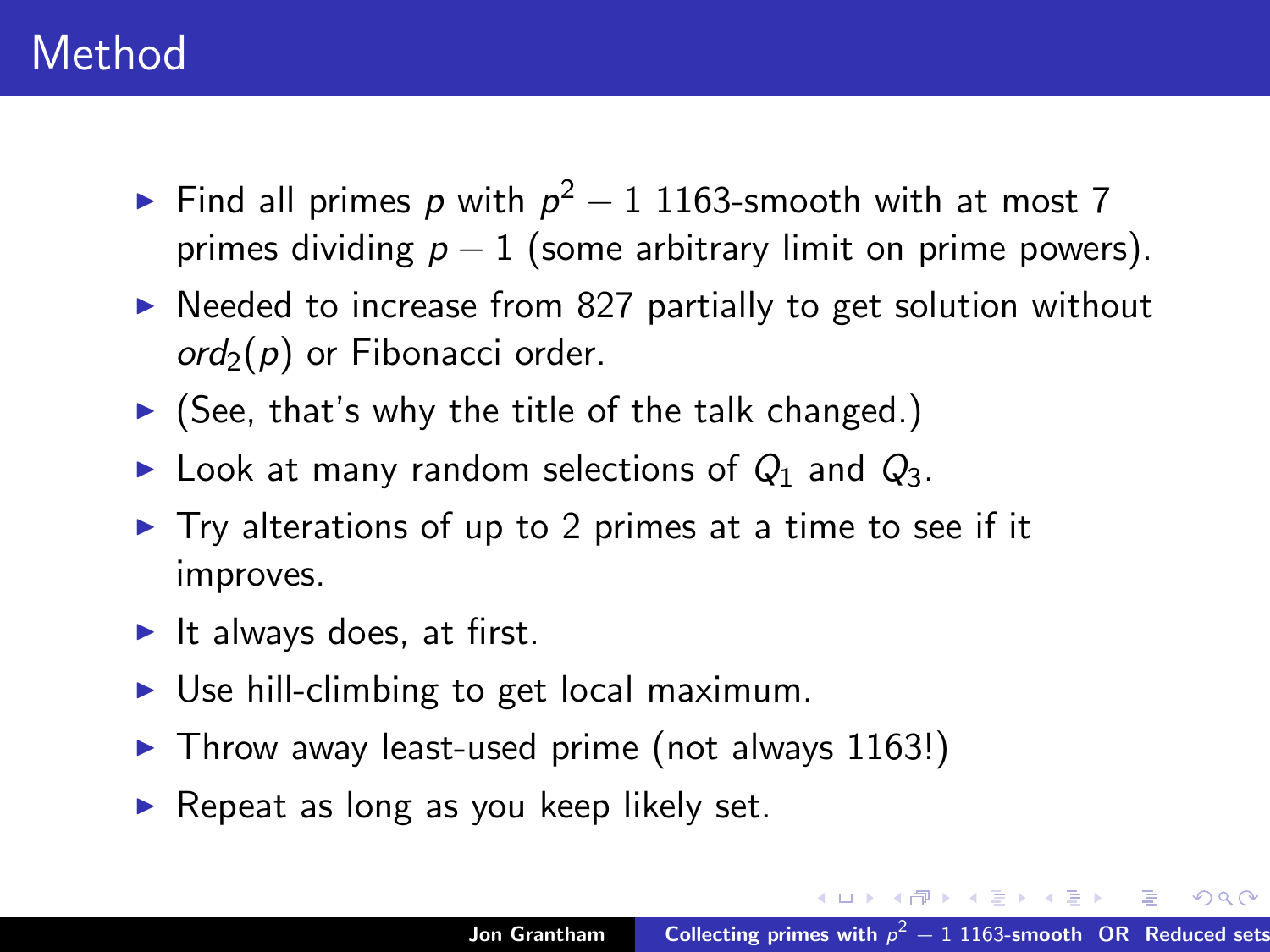#### $\triangleright$  Solely looking at  $p - 1$  and  $p + 1$ :

イロト (個) (目) (目) (目) つんべ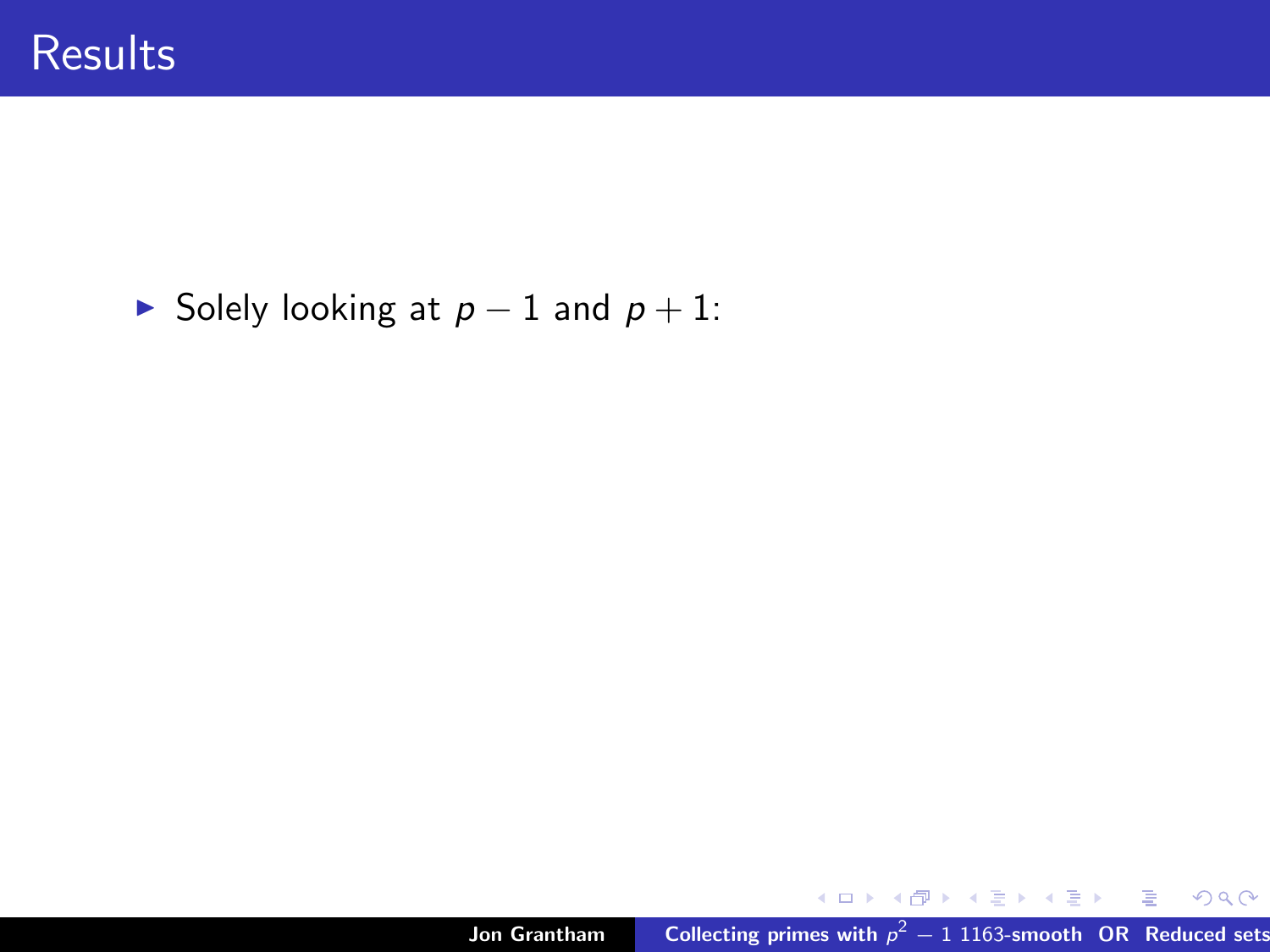- ► Solely looking at  $p 1$  and  $p + 1$ : Minimal set of size 1406.
- $\blacktriangleright$  \$620 minimal set:

K ロ ▶ K 御 ▶ K 君 ▶ K 君 ▶ ○ 君○ ◆ ① 9. ①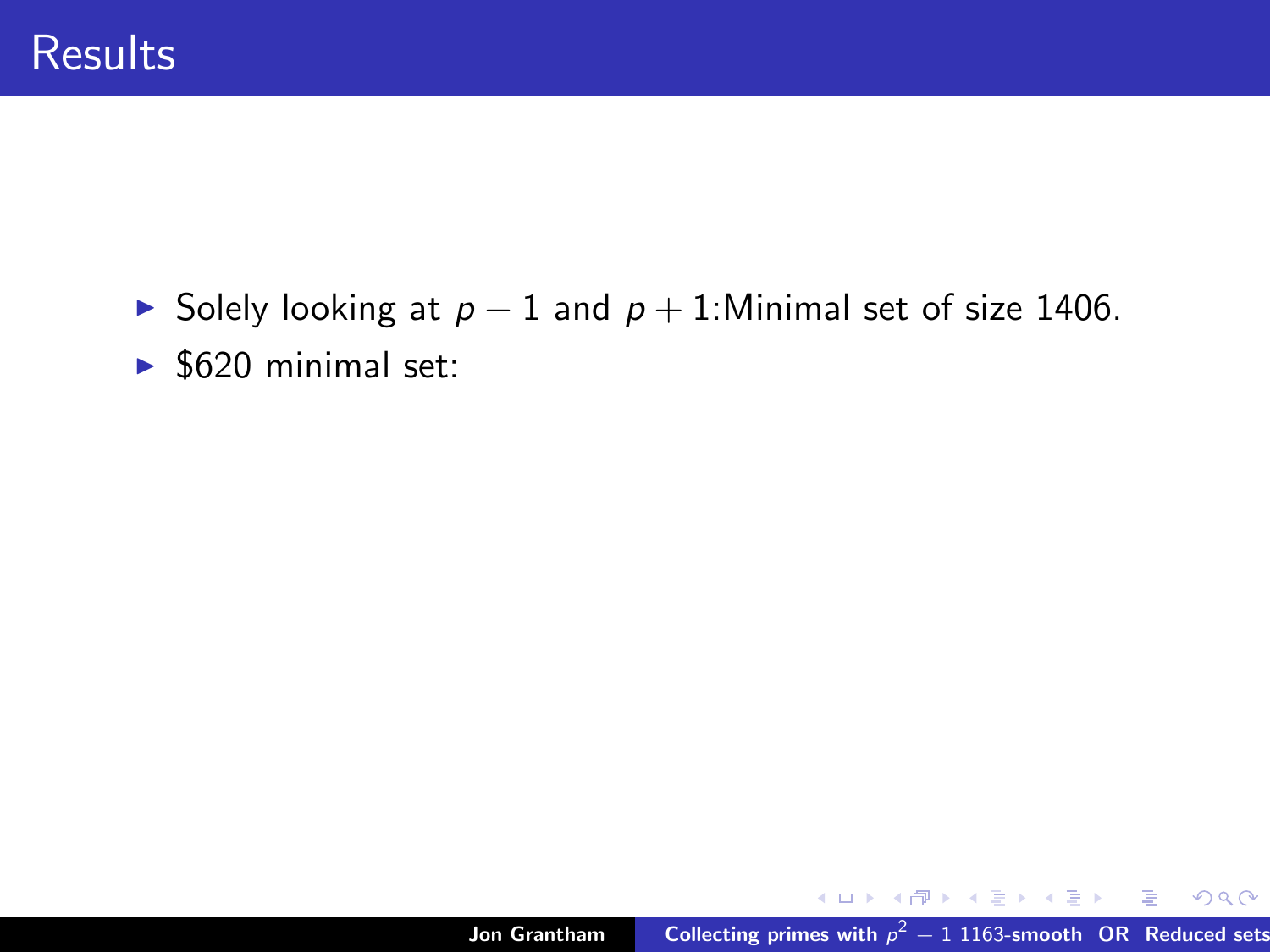- ► Solely looking at  $p 1$  and  $p + 1$ : Minimal set of size 1406.
- $\blacktriangleright$  \$620 minimal set:1148.

K ロ ▶ K 御 ▶ K 君 ▶ K 君 ▶ ○ 君○ ◆ ① 9. ①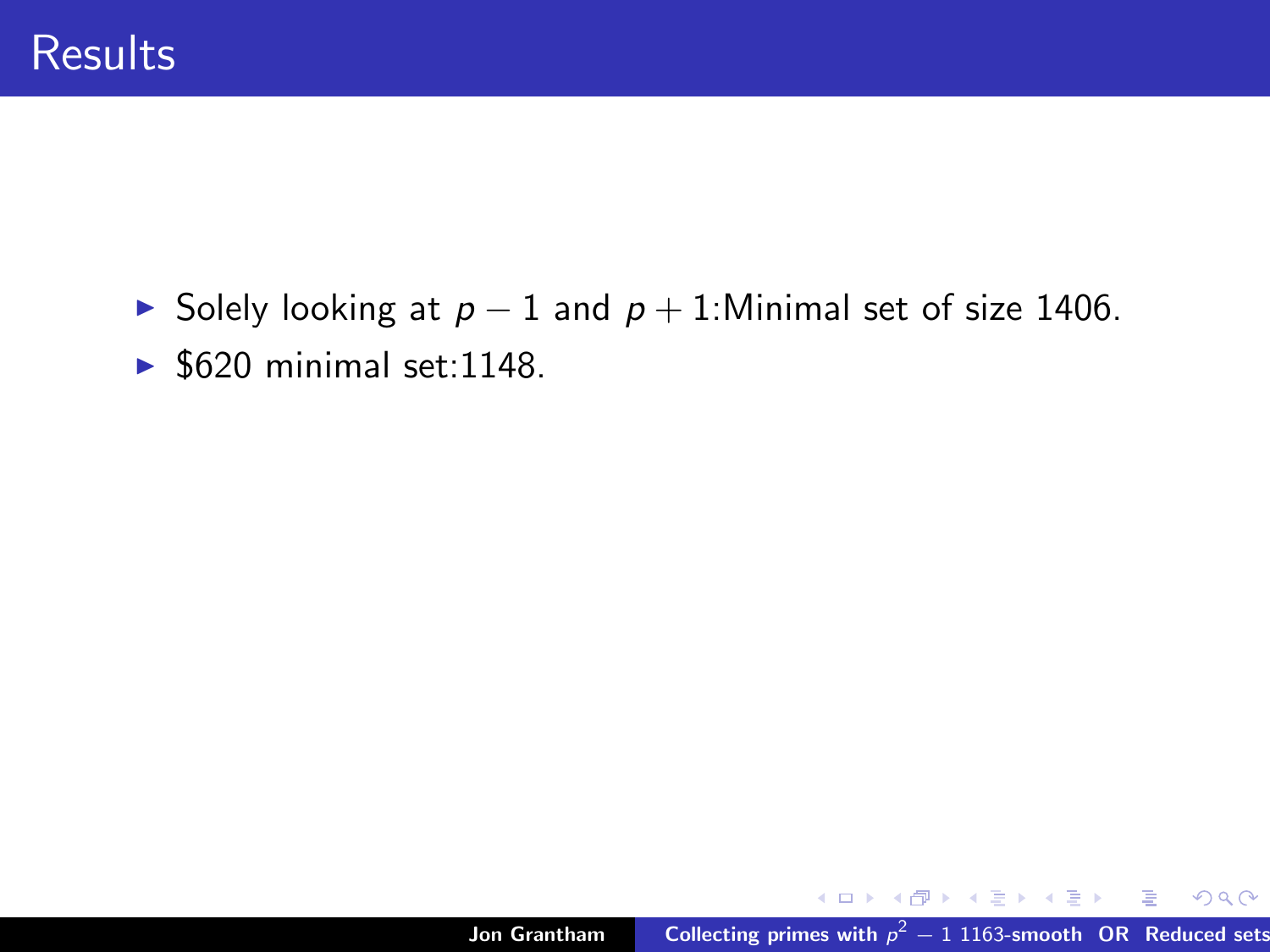- ► Solely looking at  $p 1$  and  $p + 1$ : Minimal set of size 1406.
- $\blacktriangleright$  \$620 minimal set:1148.
- It turns out that the set of smallest primes is not optimal!

K ロ ▶ K @ ▶ K 둘 ▶ K 둘 ▶ │ 둘 │ K 9 Q @ |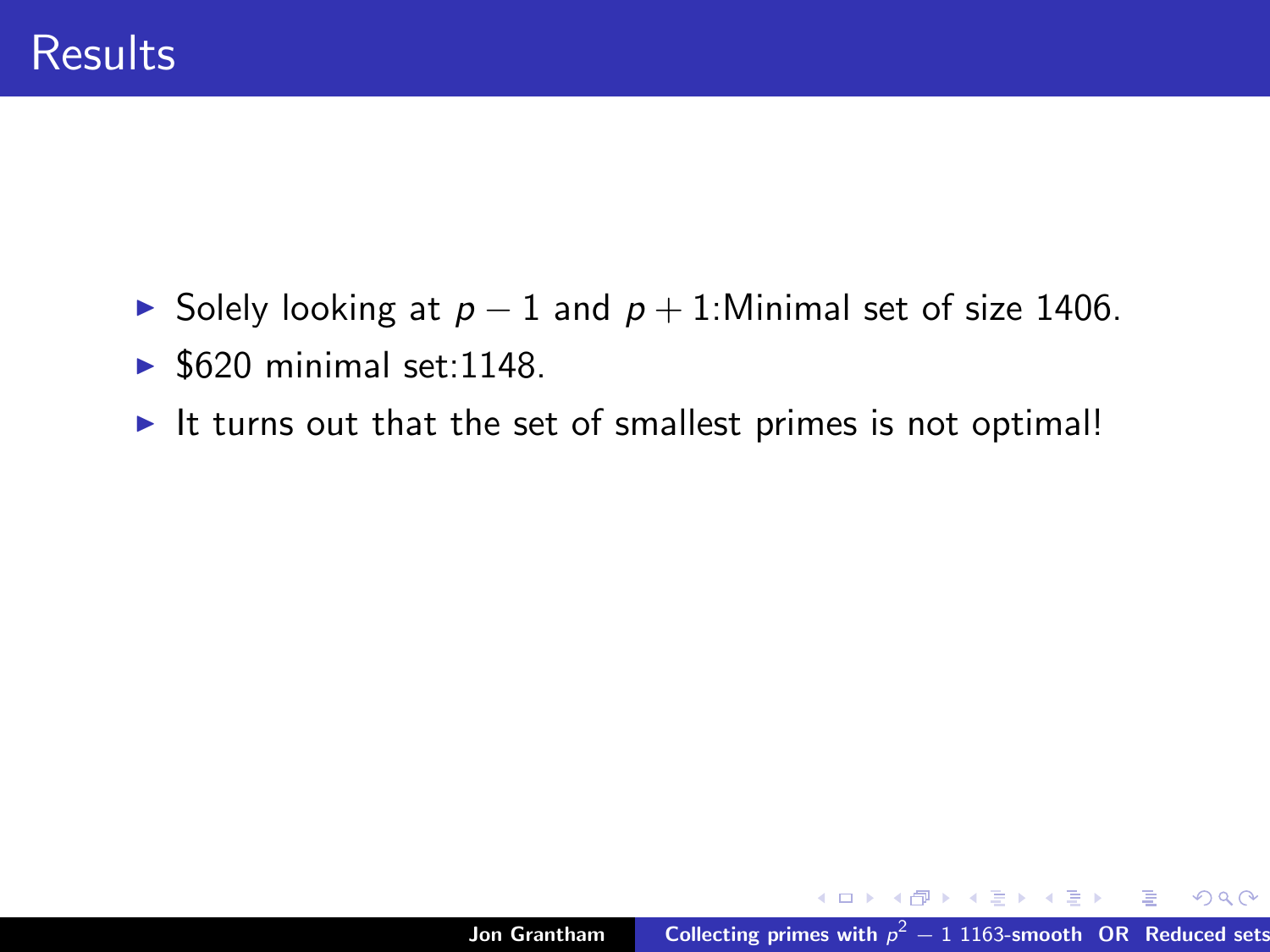- ► Solely looking at  $p 1$  and  $p + 1$ : Minimal set of size 1406.
- $\blacktriangleright$  \$620 minimal set:1148.
- It turns out that the set of smallest primes is not optimal!
- Perrin Q-pseudoprime (only  $p^2 1$ ):

K ロ ▶ K 個 ▶ K 글 ▶ K 글 ▶ 「글 」 K 0 Q (N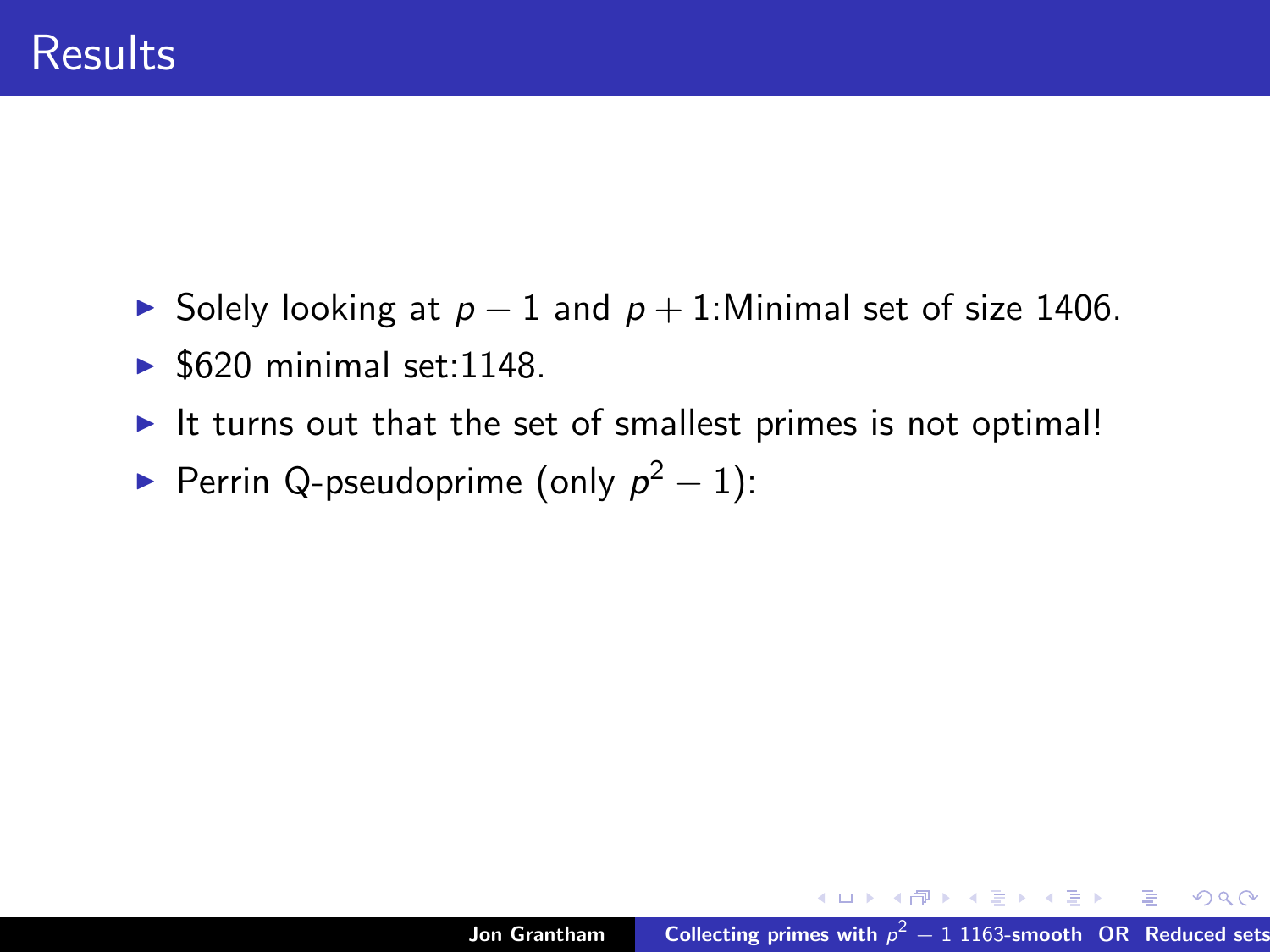- ► Solely looking at  $p 1$  and  $p + 1$ : Minimal set of size 1406.
- $\blacktriangleright$  \$620 minimal set:1148.
- It turns out that the set of smallest primes is not optimal!
- Perrin Q-pseudoprime (only  $p^2 1$ ):1186.

K ロ ▶ K 個 ▶ K 글 ▶ K 글 ▶ 「글 」 K 0 Q (N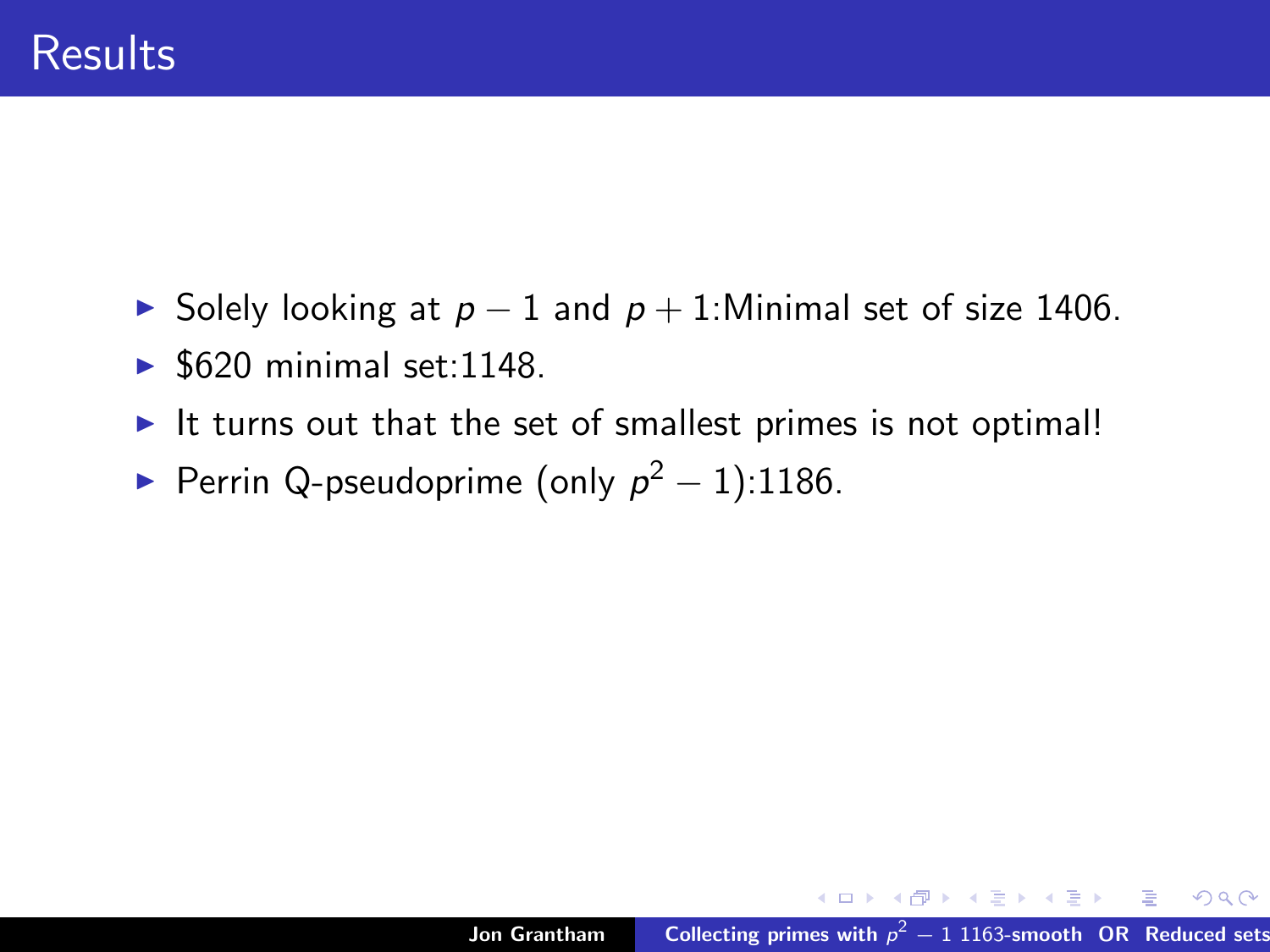- ► Solely looking at  $p-1$  and  $p+1$ :Minimal set of size 1406.
- $\blacktriangleright$  \$620 minimal set:1148.
- It turns out that the set of smallest primes is not optimal!
- Perrin Q-pseudoprime (only  $p^2 1$ ):1186.
- $\triangleright$  So the 5 does make a significant difference.

KID KARA KE KIER I E YOKO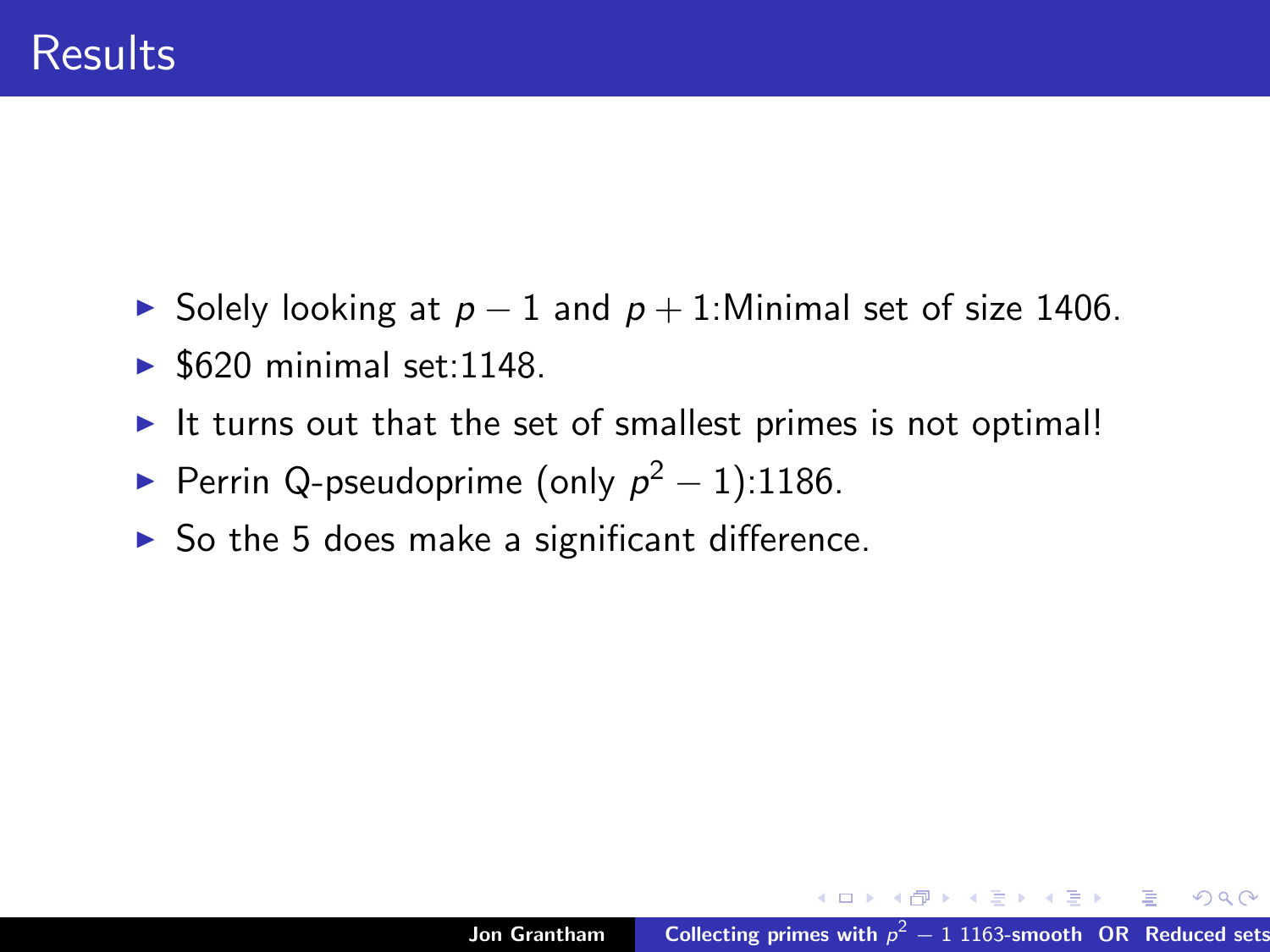- ► Solely looking at  $p-1$  and  $p+1$ :Minimal set of size 1406.
- $\blacktriangleright$  \$620 minimal set:1148.
- It turns out that the set of smallest primes is not optimal!
- Perrin Q-pseudoprime (only  $p^2 1$ ):1186.
- $\triangleright$  So the 5 does make a significant difference.
- $\triangleright$  Caveat: these are the best I've found, does not mean best possible, so comparison not rigorous.

K ロ ▶ K @ ▶ K 결 ▶ K 결 ▶ ○ 결